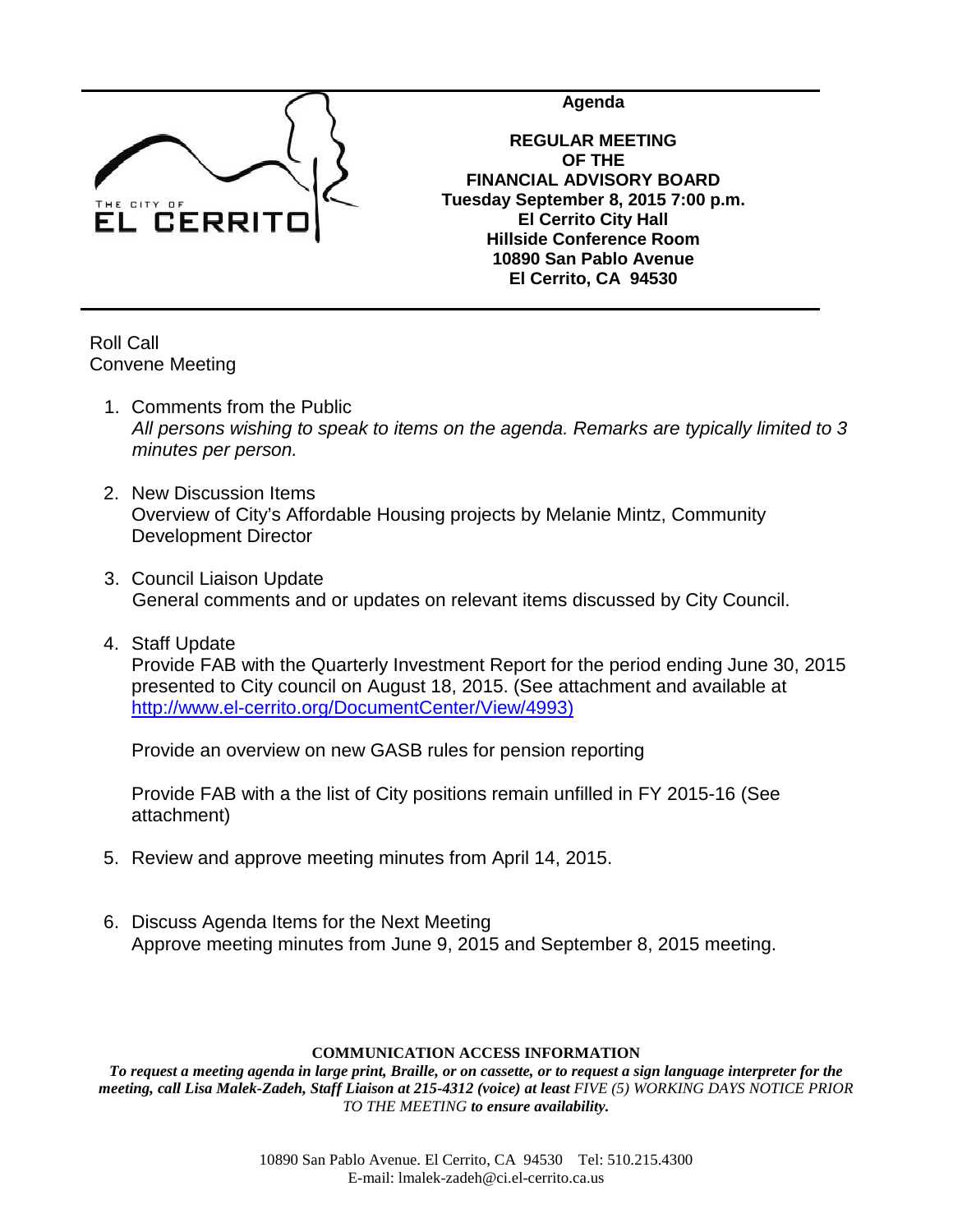

**AGENDA BILL** 

**Agenda Item No.S(J)** 

| Date:           | August 18, 2015                                             |  |  |  |  |
|-----------------|-------------------------------------------------------------|--|--|--|--|
| To:             | El Cerrito City Council                                     |  |  |  |  |
| <b>From:</b>    | Lisa Malek-Zadeh, Finance Director/City Treasurer           |  |  |  |  |
| <b>Subject:</b> | Quarterly Investment Report for Period Ending June 30, 2015 |  |  |  |  |

### **ACTION REQUESTED**

Receive and file the City's Quarterly Investment Report for the period ending June 30, 2015.

# **QUARTERLY INVESTMENT REPORT REVIEW**

The Quarterly Investment Report for April 2015 - June 2015 shows that the City's investments had a par value of \$1,524,405 as of June 30, 2015. During the quarter interest of approximately \$40 was earned and debt service payments for the Recycle Center, Street Improvement Fund, City Hall and the Solar Lease Project were made totaling \$826,426.

The City continues to have minimal investments that are not required for debt service reserves and to have limited, if any, interest earnings on restricted funds. Of the total amount invested, \$2,706 is invested in the pooled funds with the State Treasurer's Local Agency Investment Funds (LAIF) and \$1 ,521 ,699 is held in money market funds.

## **FINANCIAL CONSIDERATIONS**

The purpose of the City's Investment Policy is to provide guidelines for prudent investment of the City's idle funds and maximum efficiency of the City's cash management system. The ultimate goal is to enhance the City's economic condition while protecting the funds at all times. The City's investments comply with the "Authorized Investments" section of the Investment Policy.

**Reviewed by:** 

**Scott Hanin City Manager** 

Attachment:

1. City of El Cerrito Quarterly Investment Report For Period Ending June 30, 2015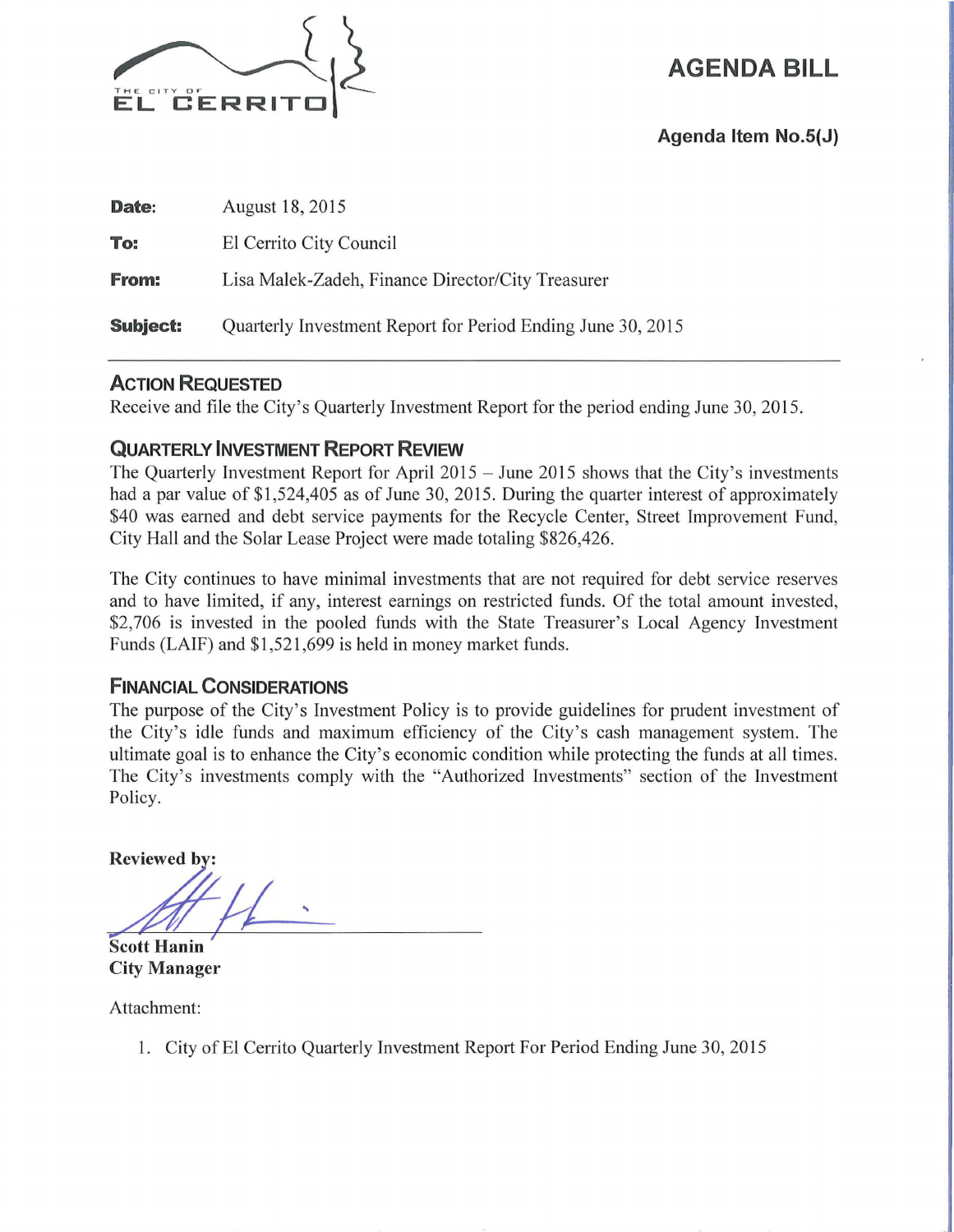# Agenda Item No. 5(J)<br>Attachment

Quarterly Investment Report<br>For the Period Ending June 30, 2015 Cerrito<br>
Cerrito

 $\dot{\mathbf{i}}$ 

| \$1,524,404.82                 |        |                                              |          | $51,524,404.82$ \$1,524,404.82 |                  |                                  |                                                 |                                      |                         |
|--------------------------------|--------|----------------------------------------------|----------|--------------------------------|------------------|----------------------------------|-------------------------------------------------|--------------------------------------|-------------------------|
|                                |        |                                              |          |                                |                  |                                  |                                                 |                                      |                         |
| 100.00 \$741,210.42            |        | <b>N/A</b>                                   | $0.01\%$ | 2741,210.42                    | \$741,210.42     |                                  | Union Bank/Blackrock Liquidity Union Bank of CA | Blackrock Institutional Money Market | Street Improvement Fund |
| \$603,385.88                   | 100.00 | NA                                           | $0.01\%$ | \$603,385.88                   | \$603,385.88     |                                  | Union Bank/Blackrock Liquidity Union Bank of CA | Blackrock Institutional Money Market | City Hall Debt Fund     |
| \$166,932.74                   | 100.00 | NA                                           | $0.01\%$ | \$166,932.74                   | \$166,932.74     |                                  | Union Bank/Blackrock Liquidity Union Bank of CA | Blackrock Institutional Money Market | Swim Center Fund        |
| \$10,169.72                    | 100.00 | NA                                           | $0.01\%$ | \$10,169.72                    | \$10,169.72      | Deutsche Bank                    | Deutsche Bank Prime Money<br>Market             | Prime Money Market                   | Solar Project Financing |
| \$2,706.06                     | 100.00 | <b>N/A</b>                                   | $0.24\%$ | \$2,706.06                     | \$2,706.06       | CA State Treasurer               | LAIF                                            | Pooled Fund                          | Pooled Investments      |
| <b>"MARKET</b><br><b>VALUE</b> | à      | <b>NTEREST MATURITY COST/</b><br><b>DATE</b> | OR YIELD | COST                           | <b>PAR VALUE</b> | <b>BROKER</b><br><b>TRUSTEE/</b> | <b>INVESTMENT</b>                               | <b>NVESTMENT TYPE</b>                | <b>FUND</b>             |

l certify that this report is in compliance with the City of El Cerrito Investment Policy and that there are adequate funds available to meet the next six months of estimated expenditures as required by the California Gove

N N

Lisa Malek-Zade<del>ń, Fir</del>fance Director<mark>/Cit</mark>y Treasurer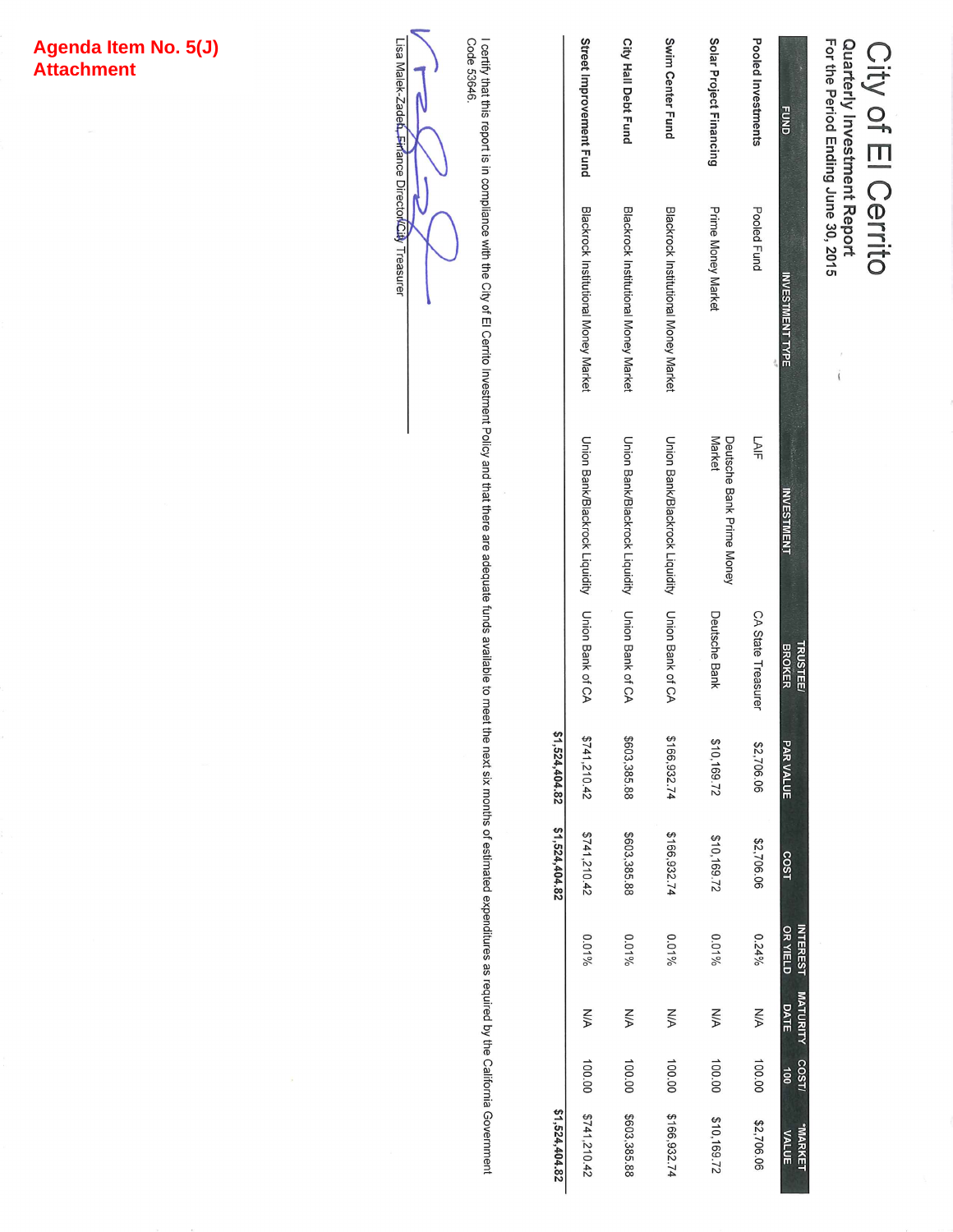#### FY 2015-16 Personnel Budget Summary of Vacant Positions

| <b>Funding Source</b> | Dept                            | <b>FTE</b> | <b>Position</b>                       | <b>Notes</b>                                 |
|-----------------------|---------------------------------|------------|---------------------------------------|----------------------------------------------|
| Genereal Fund         | Finance                         | 1.00       | Admin Analyst II                      | Position funded for 6 months                 |
| Genereal Fund         | Public Works-Engineering        | 1.00       | Assoc Engineer                        | Position won't be filled                     |
| <b>Streets</b>        | Public Works- Engineering       | 1.00       | Assoc Engineer                        | Position won't be filled                     |
| Genereal Fund         | Recreation-childcare            | 1.00       | Child Teach 100%                      | Position won't be filled                     |
| Genereal Fund         | Fire                            | 1.00       | Fire Secretary                        | Position filled/cost shared with Kensington. |
| Genereal Fund         | Fire                            | 1.00       | Firefighter                           | Offset by increased funding for overtime.    |
| Genereal Fund         | Fire                            | 1.00       | Firefighter                           | Offset by increased funding for overtime.    |
| Genereal Fund         | Fire                            | 1.00       | Firefighter                           | Offset by increased funding for overtime.    |
| Genereal Fund         | <b>Human Resources</b>          | 1.00       | Human Resources Manager               | Position funded for 9-10 months              |
| <b>LLAD</b>           | <b>Public Works-Maintenance</b> | 1.00       | Mntc/Recy Wkr                         | Position won't be filled                     |
| Genereal Fund         | Police                          | 1.00       | Police Officer-Detective/Motor Assign | Position won't be filled                     |
| Genereal Fund         | Police                          | 1.00       | Recruit 2mos/Officer 10               | Position won't be filled                     |
| Genereal Fund         | Police                          | 1.00       | Recruit 2mos/Officer 10               | Position won't be filled                     |
| Genereal Fund         | Police                          | 1.00       | Senior Police Records Specialist      | Position won't be filled                     |
| Genereal Fund         | Comm Dev-Econcomic Development  | 1.00       | Senior Program Manager                | Position won't be filled                     |
| Genereal Fund         | Comm Dev Housing                | 0.22       | Senior Program Manager                | Position won't be filled                     |
| Housing               | Comm Dev Housing                | 0.78       | Senior Program Manager                | Position won't be filled                     |
|                       |                                 | 16.00      |                                       |                                              |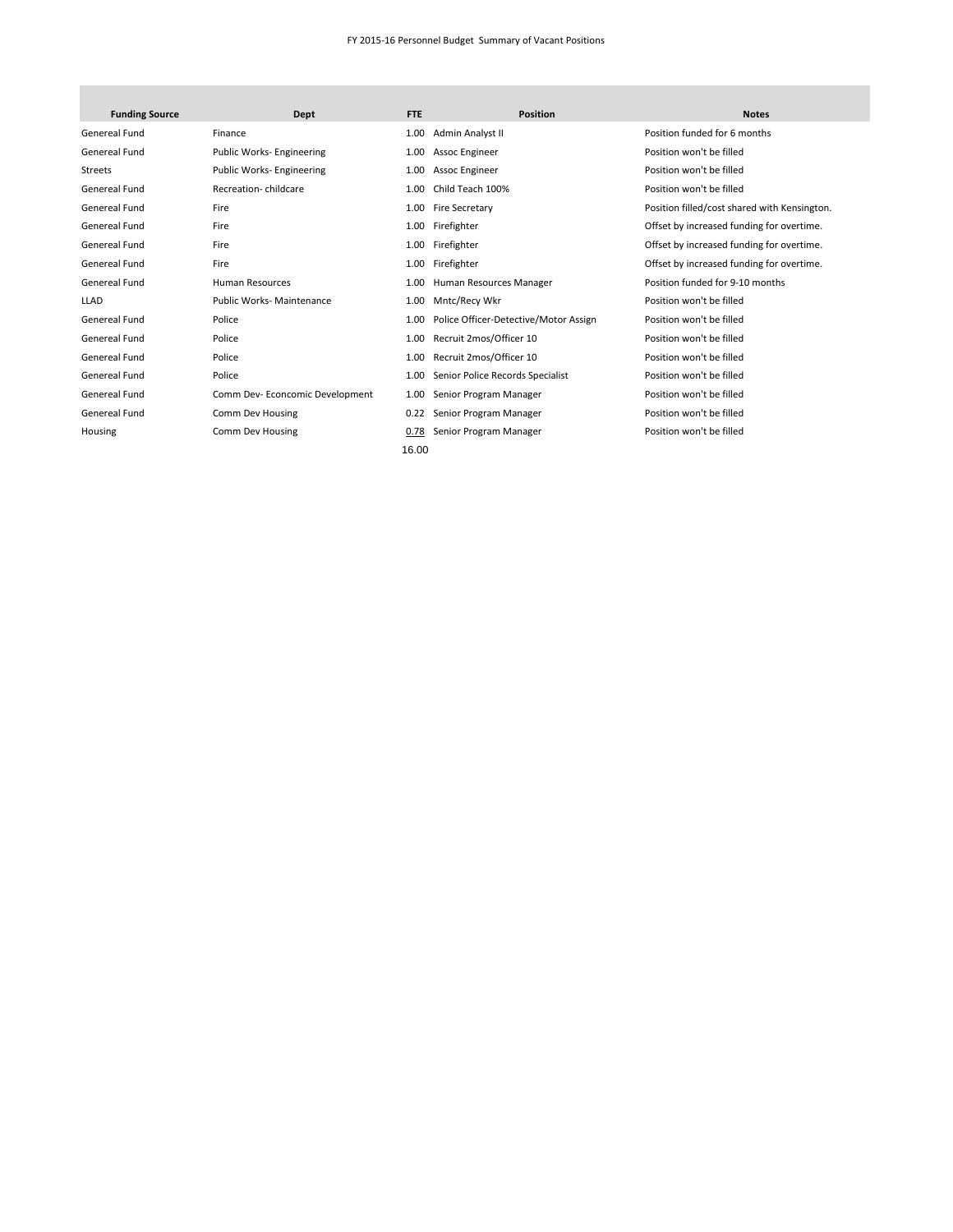

**Minutes REGULAR MEETING OF THE FINANCIAL ADVISORY BOARD Tuesday April 14, 2014, 7:00 p.m. El Cerrito City Hall Hillside Conference Room 10890 San Pablo Avenue El Cerrito, CA 94530**

Chairperson Vranich convened the Financial Advisory Board meeting at 7:00 p.m.

Roll Call: Present: Boardmembers Vranich, Kronenberg, Bartke, Patterson and Crump present. Absent: None.

Staff Liaison Present: Lisa Malek-Zadeh

- 1. Comments from the Public No members of the public present.
- 2. Council Liaison Update

Councilmember provided an update on Council items since last report that included a workshop on Tobacco Retailer regulation, approval of a contract with Godbe Research to survey voters on a Library measure, enacted short-term moratorium on new massage establishments and the mid- year budget presentation.

3. Staff update

Ms. Malek-Zadeh gave an update on purchasing policy and that we are unable to provide comments back to FAB for several months. Finance is down 3 staff and are struggling to just complete tasks currently in progress. Finance has proposed a Financial Analyst in the budget and if approved the Purchasing Policy will be one of the projects the position will work on.

On March 17, staff gave Council a mid-year budget update. Provided an updated on FY 2013- 2014 year end results; met approved budget, but not as well as originally thought. Revenues for UUT were less than anticipated and not as much savings as anticipated due to end of year expenses not originally planned. Special funds met target projections. For the FY 2014-15 budget, staff reported that the General Fund is on target; however, we revised the UUT projection by \$487K revenue based on last year's performance. New Measure R beginning in April will help offset the UUT decline in addition to additional salary savings. Special funds are tracking with projections. Issues that will need to be addressed in the FY 2015-16 budget include structural deficits in the LLAD and NPDES funds, the \$92K deficit in the General Fund, no

#### **COMMUNICATION ACCESS INFORMATION**

*To request a meeting agenda in large print, Braille, or on cassette, or to request a sign language interpreter for the meeting, call Lisa Malek-Zadeh, Staff Liaison at 215-4312 (voice) at least FIVE (5) WORKING DAYS NOTICE PRIOR TO THE MEETING to ensure availability.*